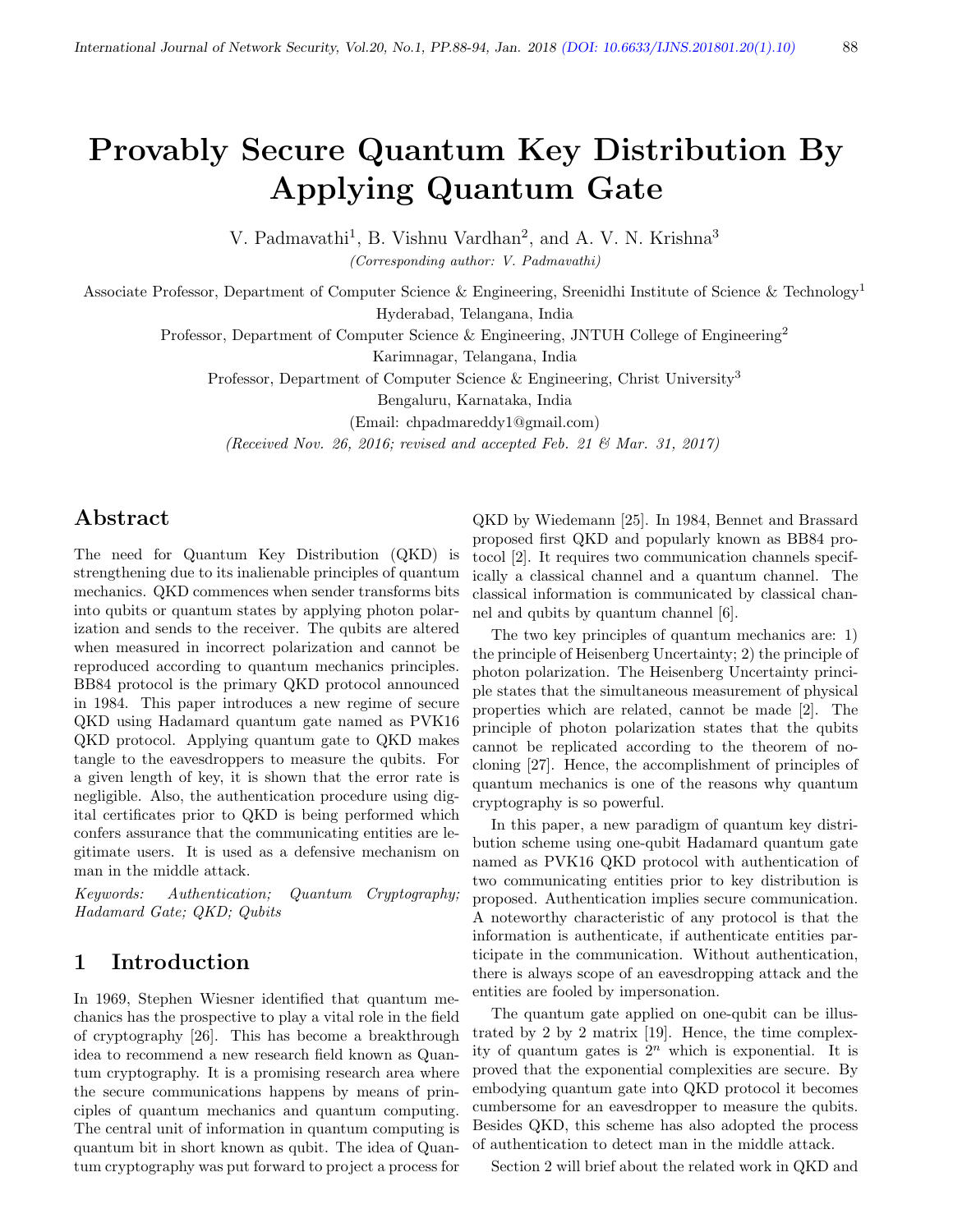authentication. The implementation of proposed protocol is elucidated in section 3. Section 4 explicates the analysis of results. Section 5 highlights on security analysis. Section 6 presents conclusions.

# 2 Related Work

The last two decades has marked the evolution of Quantum cryptography in productive ways. With various theoretical proposals and demonstrations using experiments, the Quantum cryptography was applied in distributing secret key. Since then, QKD has been used as a solution to the problem of key distribution. A quantum channel was developed using an optical fiber in order to implement QKD in a secure fashion for over different distances like 14 kms, 24 kms [3, 7, 18]. In 2015, a highly secured network switches with QKD systems was developed [5].

In recent years, Quantum cryptography is attracting substantial attention among researchers due to major theoretical and practical research projects related to the implementation of QKD. The QKD was successfully demonstrated to resist eavesdropping attacks, photon number splitting attacks, etc. using diverse protocols like Ekert's entanglement, weak coherent pulses, decoy states and optical fiber [8, 13, 21, 22, 29, 30].

The process of authentication was also carried out to ensure that the communicating entities are alleged users from past years. It was accomplished using several concepts of quantum mechanics namely entanglement, one qubit, Bell states and unitary transformations [1, 14, 28]. Also the authentication process was performed by means of classical XOR operation [4]. In 2009, by using quantum superposition states the authentication protocol was proposed [9]. The public key authentication scheme with trusted server based on discrete logarithms for cryptosystems was also implemented [10, 11].

# 3 Implementation

PVK16 QKD protocol is introduced to fulfill quantum key distribution using Hadamard gate. It is implemented using MatLab R2014a [15]. The authentication procedure is carried out through digital certificate using OpenSSL tool [20] to detect man in the middle attack.

#### 3.1 Authentication

Authentication avoids Sender and Receiver being fooled from illicit user. In order to provide authentication, we use the notion of digital certificate. It embodies the hashed user's public key which is encrypted with the private key of a trusted certification authority (CA) to form digital signature. The CA issues certificate to the communicating entities upon request. They verify each other's certificate by decrypting signature with CA's public key. With this they will get assurance that each other is communicating with legitimate user. We have implemented

authentication using OpenSSL tool which provides X.509 authentication service. X.509 is an important yardstick to grant authentication because the pile of certificate and authentication protocols stated are used in wide range of applications. It is being formed on the use of public key cryptography and digital signatures which entail the use of a hash function [12, 23, 24]. Figure 1 depicts the generation of digital certificate.



Figure 1: Digital certificate

The authentication process is carried out as shown in the following steps and described in Figure 2.

- Step 1. Sender and Receiver requests digital certificate from Trusted CA before the commencement of communication.
- Step 2. CA issues digital certificates to Sender and Receiver.
- Step 3. Sender sends certificate to the Receiver for verification.
- Step 4. Receiver sends certificate to the Sender for verification.
- Step 5. Sender verifies Receiver's certificate whether he/she is alleged user or not by using CA's public key and also Receiver verifies Sender's certificate.

### 3.2 PVK16 QKD Protocol - Quantum Key Distribution Using Hadamard Gate

Hadamard gate is a one-qubit quantum gate. It takes √ either qubit  $|0\rangle$  or  $|1\rangle$  as input and gives  $1/\sqrt{2}(|0\rangle +$  $|1\rangle$  or  $1/\sqrt{2}(|0\rangle - |1\rangle)$  as output respectively [2]. The Hadamard gate is denoted as  $-|H|$ .

The matrix representation of quantum gates is derived using tensor product. The tensor product combines two vector spaces to form a larger one. If U and V are vector spaces of dimensions m and n respectively then  $U \otimes V$  is a space on mn. The elements of  $U \otimes V$  are linear combinations of tensor products  $|u\rangle \otimes |v\rangle$  of elements of  $|u\rangle$ of U and  $|v\rangle$  of V. Suppose A is a m by m matrix and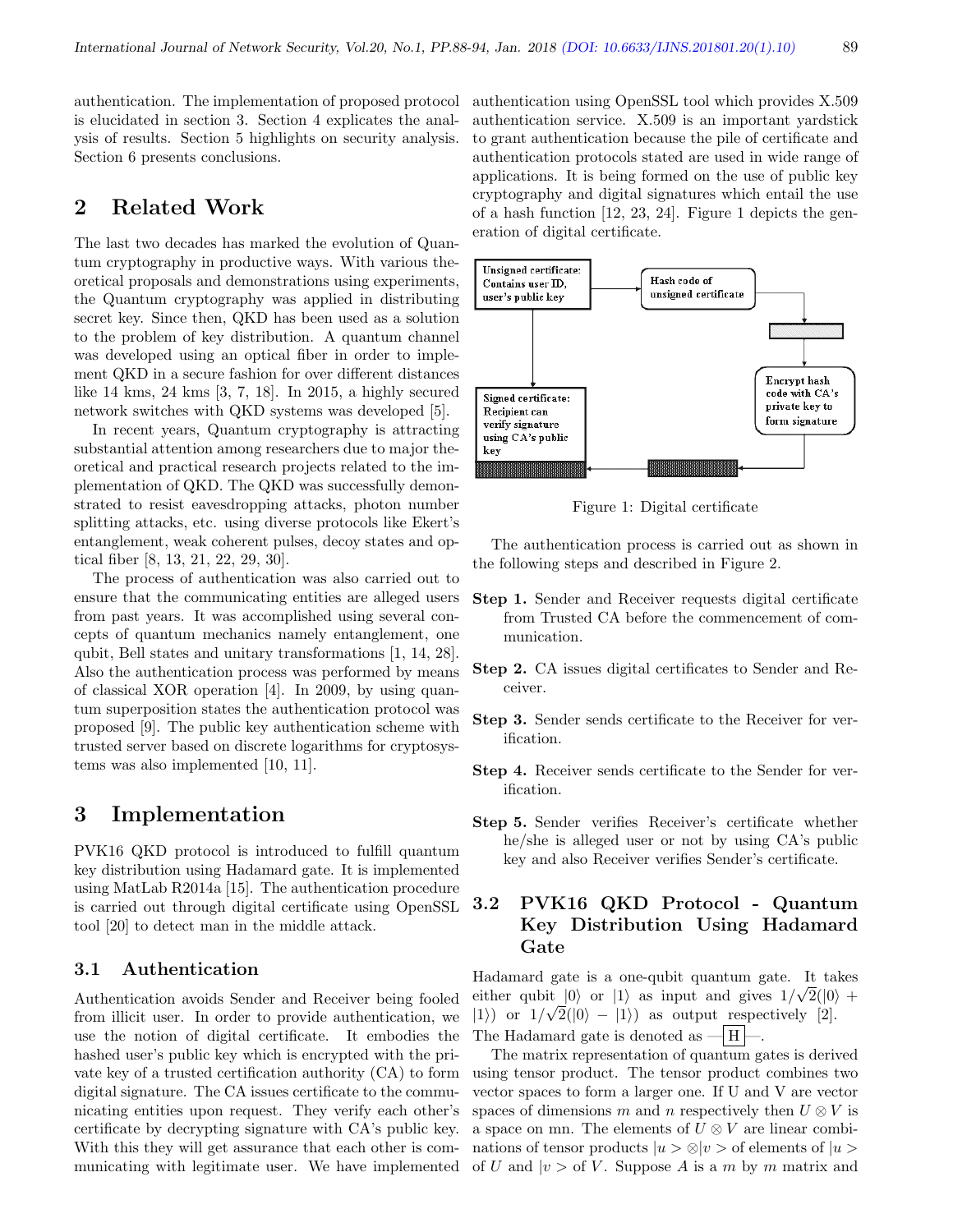

Figure 2: The process of issuing and verifying digital certificate

 $B$  is a p by q matrix, then the matrix representation is given as

$$
A \otimes B = \begin{bmatrix} A_{11}B & A_{12}B & \dots & A_{1n}B \\ A_{21}B & A_{22}B & \dots & A_{2n}B \\ \vdots & \vdots & \vdots & \vdots \\ A_{m1}B & A_{m2}B & \dots & A_{mn}B \end{bmatrix}
$$

Hence, to represent Hadamard gate which is one-qubit gate, a 2 by 2 matrix is needed as shown below [2, 17].

$$
H = 1/\sqrt{2} \begin{bmatrix} 1 & 1 \\ 1 & -1 \end{bmatrix}
$$

$$
|0\rangle \rightarrow H = 1/\sqrt{2}(|0\rangle + |1\rangle)
$$

$$
|1\rangle \rightarrow H = 1/\sqrt{2}(|0\rangle - |1\rangle)
$$

The procedure of new protocol of QKD using Hadamard gate namely PVK16 QKD protocol is depicted in Figure 3.

#### Step 1. Sender's preparation of qubits.

Sender selects random bits 'b' in sequence manner where  $b \in (\{0,1\}^n)$ , *n* is the original length of the secret key. Then he/she prepares qubits for those bits individually in one of the four states of BB84 protocol using rectilinear  $'$ +' and diagonal 'X' bases shown in Figure 4. The BB84 protocol states are denoted as  $|\phi\rangle(0, +), |\phi\rangle(0, X), |\phi\rangle(1, +)$  and  $|\phi\rangle(1, X)$ symbolized to photons polarized at 0, 45, 90 and 135 degrees respectively [2, 16] which is depicted in Figure 5. For a given string of random bits  $b \in (\{0,1\}^n)$ and string of random bases  $\theta \in (\{+, X\}^n), |\phi\rangle (b, \theta)$ is denoted as a state for  $n$  photons that encodes the bits  $b[x]$  in the bases  $\theta[x]$  for every  $x \in n$ .

To carry out the procedure we acquire the following notation:

- $b({0,1}<sup>n</sup>)$ : Sender's bit string, *n* is the original length of the secret key.
- $d({0,1}^m)|m \leq n$ : Receiver's bit string.
- $\theta_a(\{\text{+}, X\}^n)$ : Sender's bases in string.
- $\theta_b({+, X}^m)|m \leq n$ : Receiver's bases in string.
- $R{0,1,\theta_b}^m|m \leq n$ : Receiver's measurement string.
- *U*: Undetected positions.



Figure 4: Rectilinear and diagonal bases



Figure 5: Four states of BB84 protocol

#### Step 2. Sender applies Hadamard gate.

Sender encodes the qubits  $|\phi\rangle(b, \theta_a)$  using Hadamard gate. The outcome is qubits which is denoted as H and sends to Receiver.

Step 3. Receiver's measurement of basis.

Receiver receives H and applies Hadamard gate on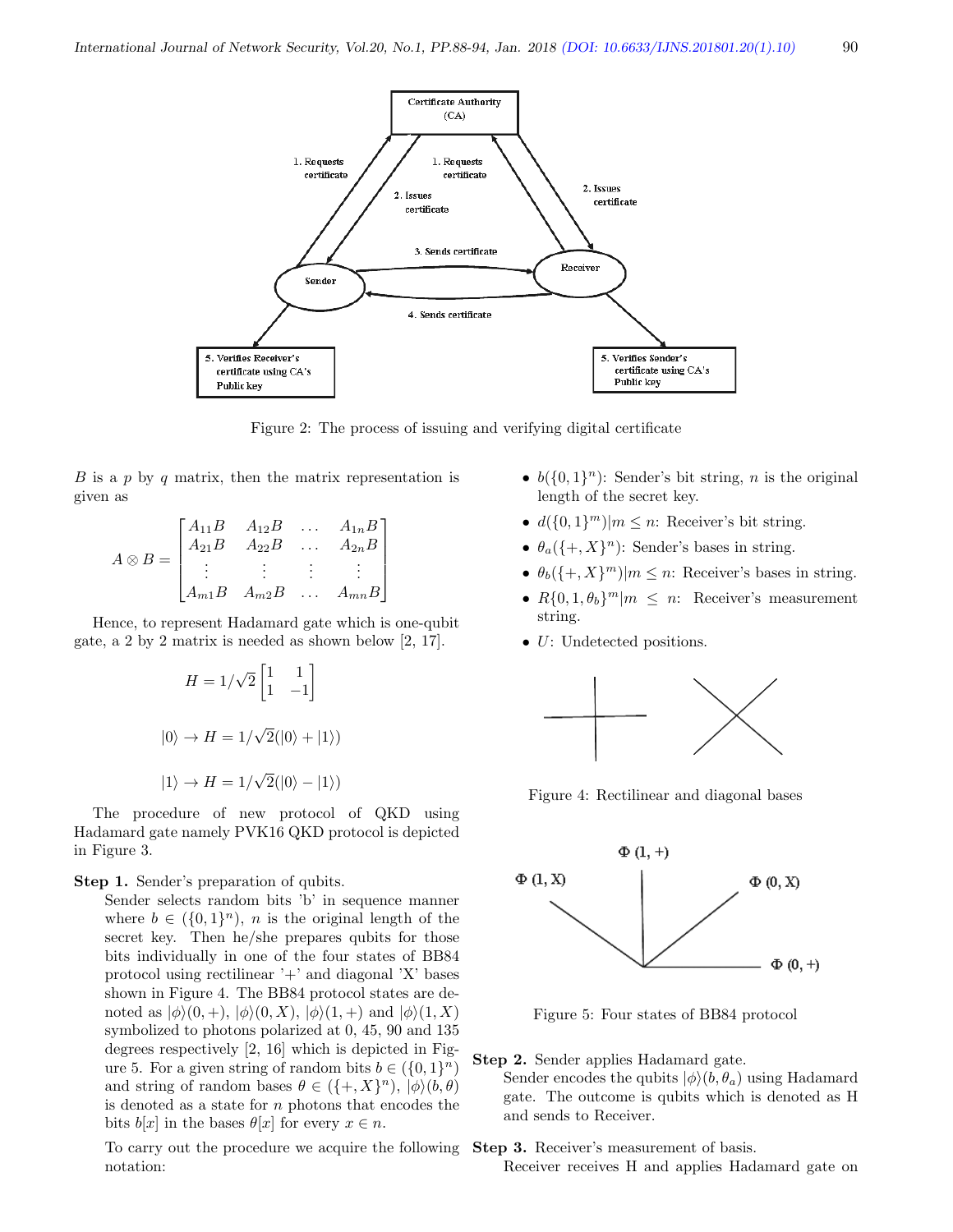

Obtains **Sifted key** 

**Measures** 

corresponding basis

Figure 3: PVK16 QKD protocol

**Measures** 

qubits

Reports random measured basis

H to get qubits. To restore a qubit which is received to its original state, two Hadamard gates in series fashion are applied [17] which is shown in Figure 6. He/she measures each photon  $|\phi\rangle(d, \theta_b)$  using either the rectilinear basis  $\{|\phi\rangle(0, +), |\phi\rangle(1, +)\}$ and diagonal basis  $\{|\phi\rangle(0, X), |\phi\rangle(1, X)\}.$  If Receiver detects a photon i.e. qubit at position  $x$  with  $|\phi\rangle(d, \theta_b)$  matches with  $|\phi\rangle(b, \theta_a)$  i.e. same basis as of Sender's, then the associated outcome is denoted as R, if he/she could able to decode the same Sender's bits for the corresponding basis.

Applies Hadamard gate on received qubits



Figure 6: Two Hadamard gates in series restore a quit to its original state

Step 4. Receiver chooses tested basis.

Receiver randomly selects subset of outcome from R and reports to the Sender which is  $Q$  i.e.  $Q = R \cap U$ .

Step 5. Sender says the correctness of basis.

Sender checks  $Q[x]$  with  $\theta_a[x]$  as well as  $b[x]$ . If it

is correct, gives the confirmation of basis denoted as  $K$  otherwise he/she will come to conclusion that eavesdropping/error  $E$  has occurred for those basis in position x.  $E = U \cup R - k$ .

Step 6. Sifted key.

Then both Sender and Receiver shares sifted key  $K \in$  $({0,1}<sup>m</sup>)|m \le n$  which is the secret key.

#### 3.3 Error Detection and Calculation

The error is detected when Sender checks  $Q[x]$  with  $\theta_a[x]$ and  $b[x]$ . If bits are unmatched, they are discarded. And these bits do not fall under the set of sifted key.

The probability of error is given by  $P_e = P_{dx}/P_{bx}$ .

- $P_e$  probability of error.
- $P_{dx}$  probability of Receiver's measuring bit in x position.
- $P_{bx}$  probability of Sender's bit position.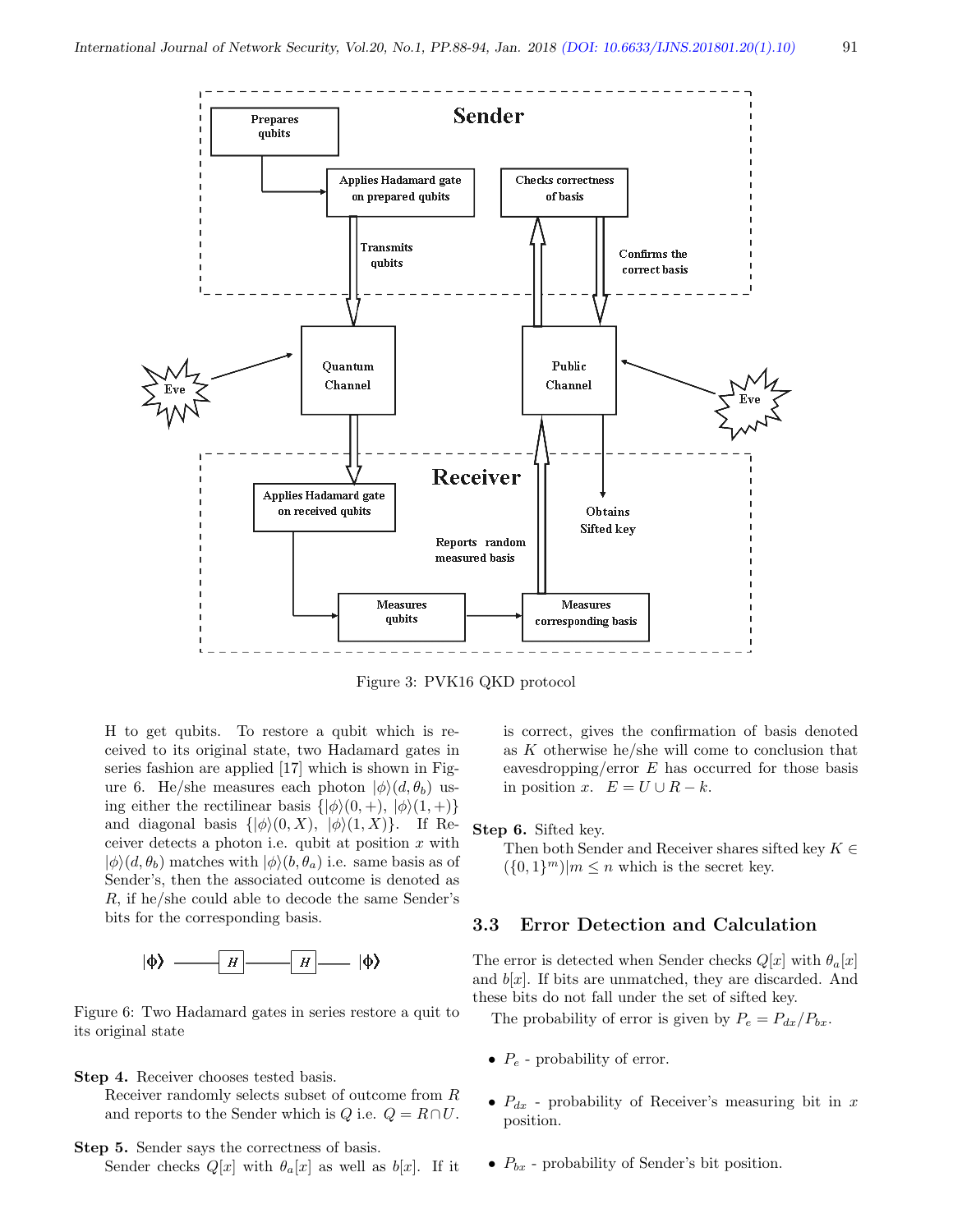| I       |  |
|---------|--|
| ×<br>۰, |  |

| No. of qubits transmitted |                                            | 16 <sup>1</sup> |                 |    | 32 64 128 |
|---------------------------|--------------------------------------------|-----------------|-----------------|----|-----------|
|                           | Rate of error (in $\%$ ) BB84 QKD Protocol | - 56            | 52 <sup>1</sup> | 46 | 43        |
|                           | PVK16 QKD Protocol 37                      |                 | - 33 I          | 28 | 26        |

Table 1: The comparison of rate of error in key distribution between BB84 and PVK16 QKD protocol

# 4 Results

The results are analyzed by carrying out comparison between BB84 QKD protocol and PVK16 QKD protocol which is displayed in Table 1.

The length of qubit is considered as parameter. The error rate is calculated for qubit sizes 16, 32, 64 and 128. From the observation it is noted that the error rate is less in PVK16 QKD protocol. It is less than 40% in all cases. Therefore, with the obtained sifted key, it is sufficient to carry out further communication using proposed protocol. The retransmission of qubits is certainly not necessary. It is plotted in Figure 7.

The basis for less error rate is that PVK16 QKD protocol is being realized with quantum gates. The complexity of quantum gate is  $2^n$  which is exponential. It is determined that the exponential complexities are secure. It becomes tangle for an eavesdropper to know the exact qubit by measuring with random basis and also becomes a challenge to know the sifted key even with high computational resources.



Figure 7: Rate of error in key distribution between BB84 and PVK16 QKD Protocol

### 5 Security Analysis

The security is analyzed for authentication as well as Quantum key distribution. Authentication is carried out to avoid eavesdropping attack and impersonation. The OpenSSL tool [20] is implemented to ensure that the communicating entities are alleged and both knows that they

are communicating with each other, the one whom they have claimed. It was proven that OpenSSL tool [20] is a framework to issue and verify digital certificates. It is used as a defensive mechanism on man in the middle attack and grants trouble free communication.

It is shown that the new regime of protocol that is PVK16 QKD protocol is provably secure in distributing the secret key. The parameter considered is length of qubits. The time complexity of quantum gates is  $2^n$  and which is exponential. Hence, we can convey that PVK16 QKD protocol is more secure. The devised scheme is tailored by reducing few steps from existing. By this the processing period is also reduced as well. It also ensures that it encounters eavesdropping attack. The length of sifted key is more as that of existing scheme which is sufficient to endure further communication. Hence, it avoids retransmission of key.

# 6 Conclusions

The authentication process through digital certificate is used as a measure for man in the middle attack which is becoming a cumbersome in the path of communication. The fact that the quantum gate has complexity of  $2^n$  assisted in rendering secure communication. It is evidently depicted that PVK16 QKD protocol had essentially encountered man in the middle attack, eavesdropping attack. It is shown that the rate of error is less than 40% and as a result the key size is sufficient to undergo further communication avoiding retransmission of qubits. We thus ascertained the security of using a sifted key distributed by our PVK16 QKD protocol will endow a basis for future systems.

### References

- [1] H. N. Barnum, "Quantum secure identification using entanglement and catalysis," arXiv preprint quantph/9910072, 1995.
- [2] C. H. Bennet, and G. Brassard, "Quantum cryptography: Public key distribution and coin tossing," in Proceedings of IEEE International Conference on Computers, Systems and Signal Processing, pp. 175– 179, 1984.
- [3] G. Brassard, and C. Crépeau, "25 years of quantum cryptography," ACM Sigact News, vol. 27, no. 3, pp. 13–24, 1996.
- [4] Y. Chang, C. Xu, and et al., "Quantum secure direct communication and authentication protocol with sin-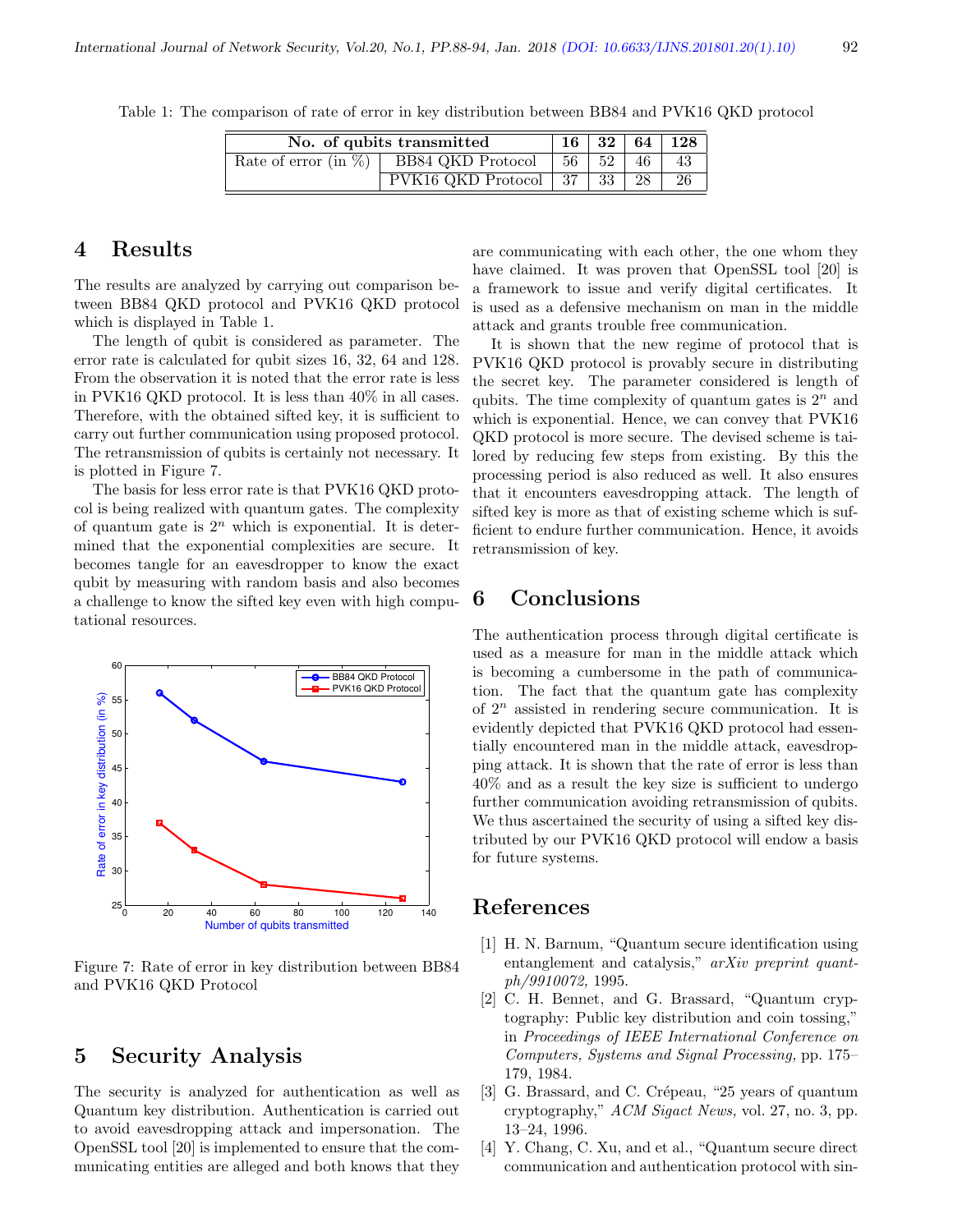gle photons," Chinese Science Bulletin, vol. 58, no. 36, pp. 4571–4576, 2013.

- [5] M. Fujiwara, T. Domeki, and et al., "Highly secure network switches with quantum key distribution systems," International Journal Network Security, vol. 17, no. 1, pp. 34–39, 2015.
- [6] L. Gyongyosi and S. Imre, "Quantum informational divergence in quantum channel security analysis," International Journal of Network Security, vol. 13, no. 1, pp. 1–12, 2011.
- [7] R. J. Hughes, G. Luther, and et al., "Quantum cryptography over underground optical fibers," in  $An$ nual International Cryptology Conference, pp. 329– 342, Springer, 1996.
- [8] H. Inamori, L. Rallan, and V. Vedral, "Security of EPR-based quantum cryptography against incoherent symmetric attacks," Journal of Physics A: Mathematical and General, vol. 34, no. 35, pp. 6913, 2001.
- [9] Y. Kanamori, S. M. Yoo, and et al., "Authentication protocol using quantum superposition states," International Journal Network Security, vol. 9, no. 2, pp. 101–108, 2009.
- [10] C. C. Lee, M. S . Hwang, and L. H. Li, "A new key authentication scheme based on discrete logarithms," Applied Mathematics and Computation, vol. 139, no. 2, pp. 343–349, 2003.
- [11] L. H. Li, S. F. Tzeng, M. S. Hwang, "Generalization of proxy signature based on discrete logarithms", Computers  $\mathcal B$  Security, vol. 22, no. 3, pp. 245–255, 2003.
- [12] C. W. Lin, C. S. Tsai, M. S. Hwang, "A new strongpassword authentication scheme using one-way hash functions", International Journal of Computer and Systems Sciences, vol. 45, no. 4, pp. 623–626, July 2006.
- [13] N. Lütkenhaus, and M. Jahma, "Quantum key distribution with realistic states: photon-number statistics in the photon-number splitting attack," New Journal of Physics, vol. 4, no. 1, pp. 44, 2002.
- [14] C. Marcos, and D. J. Santos, "Quantum authentication of classical messages," Physical Review A, vol. 64, no. 6, pp. 062309, 2001.
- [15] MathWorks, MATLAB and Statistics Toolbox Release 2014a, The MathWorks, Inc., Natick, Massachusetts, United States.
- [16] D. Mayers, "Unconditional security in quantum cryptography," Journal of the ACM, vol. 48, no. 3, pp. 351–406, 2001.
- [17] D. McMahon, Quantum Computing Explained, John Wiley & Sons, 2007.
- [18] A. Muller, H. Zbinden, and N. Gisin, "Underwater quantum coding," Nature, vol. 378, no. 6556, pp. 449–449, 1995.
- [19] M. A. Nielsen, and I. Chuang, Quantum Computation and Quantum Information, Cambridge University Press, 10th Anniversary Edition, 2002.
- [20] OpenSSL, Mar. 31, 2017. (https://www.openssl. org/source/)
- [21] C. Z. Peng, J. Zhang, and et al., "Experimental longdistance decoy-state quantum key distribution based on polarization encoding," Physical Review Letters, vol. 98, no. 1, pp. 010505, 2007.
- [22] D. Rosenberg, J. W. Harrington and P. R. Rice, et al., "Long-distance decoy-state quantum key distribution in optical fiber," Physical Review Letters, vol. 98, no. 1, pp. 010503, 2007.
- [23] W. Stallings, Cryptography and Network Security: Principles and Practices, Pearson Education India, 2006.
- [24] S. F. Tzeng, M. S. Hwang, "Digital signature with message recovery and its variants based on elliptic curve discrete logarithm problem", Computer Standards  $\mathcal{B}$  Interfaces, vol. 26, no. 2, pp. 61–71, Mar. 2004.
- [25] D. Wiedemann, "Quantum cryptography," ACM Sigact News, vol. 18, no. 2, pp. 48–51, 1986.
- [26] S. Wiesner, "Conjugate coding," ACM Sigact News, vol. 15, no. 1, pp. 78–88, 1983.
- [27] W. K. Wootters, and W. H. Zurek, "A single quantum cannot be cloned," Nature, vol. 299, no. 5886, pp. 802–803, 1982.
- [28] C. A. Yen, S. J. Horng, and et al., "Quantum direct communication with mutual authentication," arXiv preprint arXiv:0903.3444, 2009.
- [29] K. I. Yoshino, T. Ochi, and et al., "Maintenance-free operation of WDM quantum key distribution system through a field fiber over 30 days," Optics Express, vol. 21, no. 25, pp. 31395–31401, 2013.
- [30] Y. Zhao, B. Qi, and et al., "Simulation and implementation of decoy state quantum key distribution over 60km telecom fiber," 2006 IEEE International Symposium on Information Theory, pp. 2094–2098, 2006.

# Biography

Vurubindi Padmavathi is working as an Associate Professor at Sreenidhi Institute of Science and Technology affiliated to Jawarharlal Nehru Technological University, Hyderabad (JNTUH). She has done her Bachelor of Engineering (CSE), M. Tech. (CSE) and is pursuing Ph.D. in Computer Science and Engineering from JNTUH. Having 14 years of teaching experience, her focus is on the research areas like Cryptography, Information Security and Software Engineering. She has conducted and participated in several workshops, seminars and bridge courses. She has presented and published papers in the International Conferences and in Journals. Mrs. Padmavathi has organized a National conference.

Dr. Bulusu Vishnu Vardhan is working as a Professor in CSE at JNTUH College of Engineering, Nachupally, Karimnagar, Telangana, Inida. He was the Head of the Department of IT, JNTUH College of Engineering, Nachupally from the year 2010 to 2014. He has completed